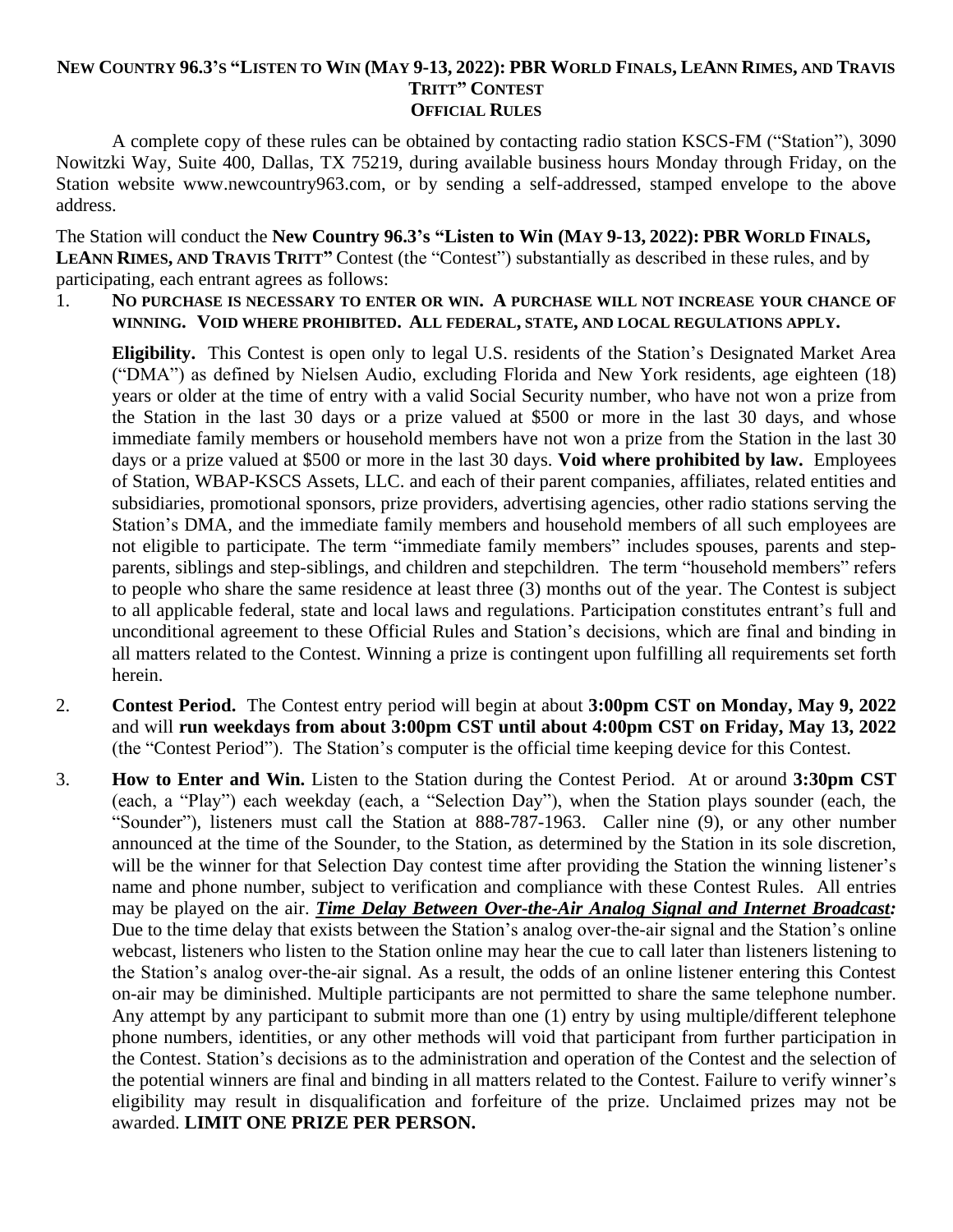- 4. **Verification of Potential Winner.** THE ELIGIBILITY OF ALL POTENTIAL CONTEST WINNERS IS SUBJECT TO VERIFICATION BY STATION WHOSE DECISIONS ARE FINAL AND BINDING IN ALL MATTERS RELATED TO THE CONTEST. The potential winner must continue to comply with all terms and conditions of these Official Rules, and winning is contingent upon fulfilling all requirements. The potential winner may be notified by email and/or telephone call after the date of random drawing and/or winner determination. The potential winner will be required to sign and return to Station, within one (1) day of the date notice is sent, an affidavit of eligibility and a liability/publicity release (except where prohibited) to claim the prize, if applicable. A winner who returns the affidavit of eligibility and liability/publicity release will be deemed to have accepted the contest prize and thereafter will not be permitted to rescind their acceptance of the prize and/or return the prize. If a potential winner cannot be contacted, fails to sign and return the affidavit of eligibility and/or the liability/publicity release within the required time period (if applicable), or if the prize or prize notification is returned as undeliverable, potential winner forfeits prize. In the event that the potential winner of a prize is disqualified for any reason, Station may award the applicable prize to an alternate winner by random drawing from among all remaining eligible entries. Unclaimed prizes may not be awarded.
- 5. **Prize.** Five (5) Prizes will be awarded in this Contest. Each winner will receive: two (2) tickets to Bulls Gone Wild at the PBR World Finals on May 14, 2022, two (2) tickets to see Travis Tritt at Will Rogers Auditorium on May 19, 2022, and two (2) tickets to see LeAnn Rimes at Will Rogers Auditorium on May 20, 2022.

The approximate retail value ("ARV") of each prize is **Three Hundred Dollars** (**\$300.00).** 

## **TOTAL ARV OF ALL CONTEST PRIZES IS: ONE THOUSAND FIVE-HUNDRED DOLLARS (\$1500.00).**

**Grand Prize.** One (1) Prize will be awarded in this Contest. Each winner will receive: two (2) front row tickets to the PBR World Finals on May 20, 2022, VIP Parking, a behind the scenes tour, (1) \$20 merchandise credit, and pre-show VIP hospitality.

## **TOTAL ARV OF ALL CONTEST PRIZES IS: ONE THOUSAND FIVE-HUNDRED DOLLARS (\$1500.00).**

Winner is responsible for all taxes associated with prize receipt and/or use. Odds of winning a prize depend on a number of factors including the number of eligible entries received during the Contest Period and listeners participating at any given time.

There is no substitution, transfer, or cash equivalent for prizes, except that the Station may, in its sole discretion and to the extent permitted by law, substitute prizes of comparable value or cash. The prizes are expressly limited to the item(s) listed above and do not include taxes, gratuities or any other expenses. Any tickets and/or gift certificates/cards awarded as part of a prize will be subject to the terms and conditions set forth by the issuer and are valid only on the date(s) printed on the tickets or gift certificates/cards. Other restrictions may apply.

If any prize or a portion of any prize is postponed, cancelled, or otherwise unavailable due to disease, epidemic, pandemic, quarantine, any acts of government and/or any reason that is beyond the control of Station or any Sponsor, then no substitution shall be provided. Station and any Sponsors make no representation or warranty about the safety of any prize. By accepting and using a prize, each winner acknowledges and assumes all risks of accepting and using the prize, and any other the risks associated with the prize.

6. **Entry Conditions and Release.** By entering, each entrant agrees to: (a) comply with and be bound by these Official Rules and the decisions of the Station, which are binding and final in all matters relating to this Contest; (b) release and hold harmless Station, Cumulus Media New Holdings Inc., and each of their subsidiaries, related and affiliated companies, participating sponsors, the prize suppliers and any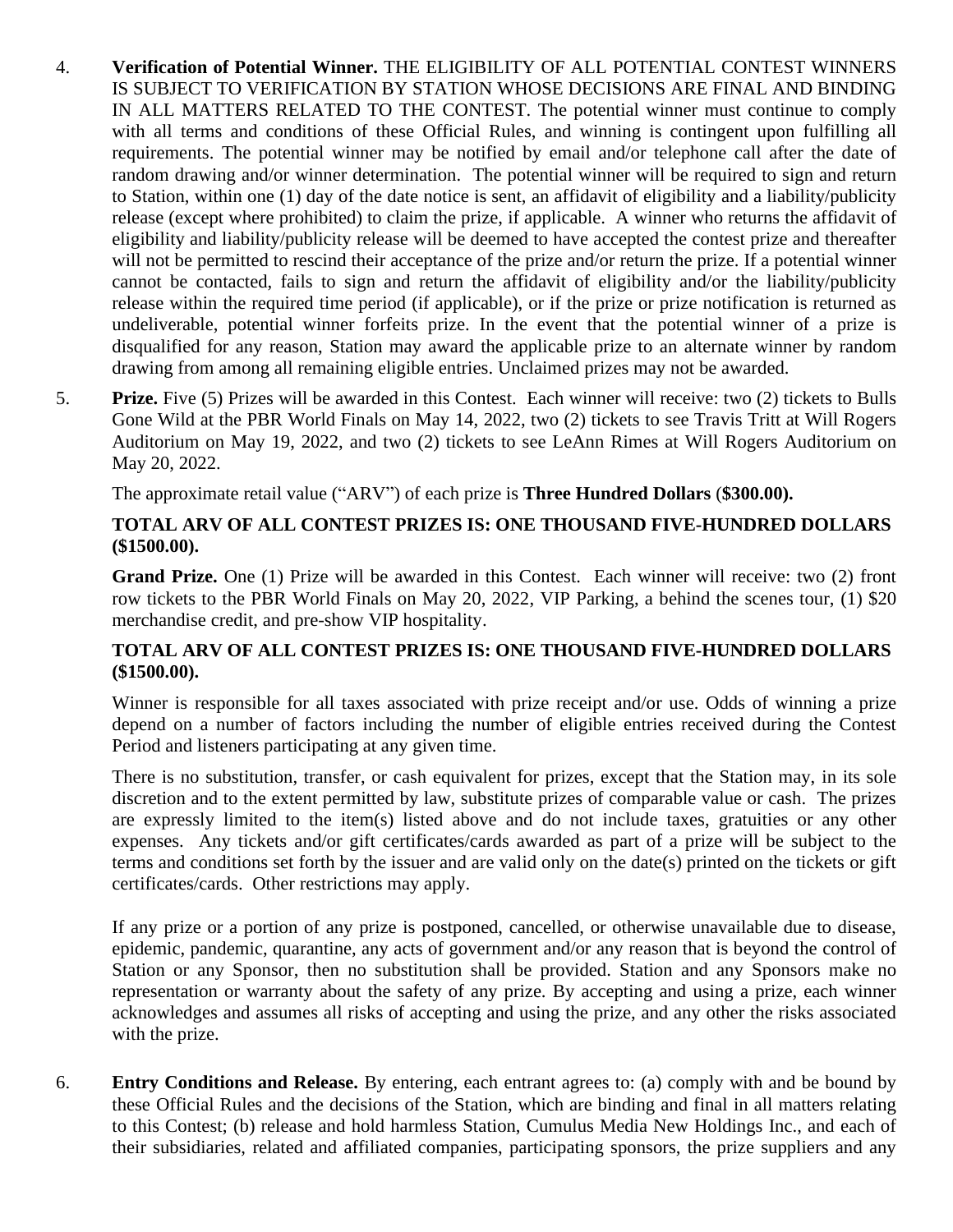other organizations responsible for sponsoring, fulfilling, administering, advertising or promoting the Contest, and each of their respective past and present officers, directors, employees, agents and representatives (collectively, the "Released Parties") from and against any and all claims, expenses, and liability, including but not limited to negligence and damages of any kind to persons and property, including but not limited to invasion of privacy (under appropriation, intrusion, public disclosure of private facts, false light in the public eye or other legal theory), defamation, slander, libel, violation of right of publicity, infringement of trademark, copyright or other intellectual property rights, property damage, or death or personal injury arising out of or relating to a entrant's entry, creation of an entry or submission of an entry, participation in the Contest, acceptance or use or misuse of prize (including any travel or activity related thereto) and/or the broadcast, exploitation or use of entry; and (c) indemnify, defend and hold harmless the Released Parties from and against any and all claims, expenses, and liabilities (including reasonable attorneys' fees) arising out of or relating to an entrant's participation in the Contest and/or entrant's acceptance, use, non-use or misuse of the prize.

- 7. **Publicity.** Participation in the Contest constitutes entrant's consent to use by the Station and its agent of entrant's name, likeness, photograph, voice, opinions, entry, and/or biographical information (including hometown and state) for promotional purposes in any media, worldwide, without further payment or consideration, unless otherwise prohibited by law.
- 8. **Taxes.** All State, Local, Federal and/or other taxes, duties, tariffs, title fees, licensing fees, or other fees for prizes awarded become the sole responsibility of the winner. All those who win a prize or prizes valued \$600 or more in any given year will be issued an IRS Form 1099 to report their winnings.
- 9. **General Conditions.** Station reserves the right to cancel, suspend and/or modify the Contest, or any part of it, if any fraud, technical failures or any other factor beyond Station's reasonable control impairs the integrity or proper functioning of the Contest, as determined by Station in its sole discretion. Station reserves the right in its sole discretion to disqualify any individual it finds to be tampering with the entry process or the operation of the Contest or to be acting in violation of these Official Rules or acting in an unsportsmanlike or disruptive manner. Any attempt by any person to deliberately undermine the legitimate operation of the Contest may be a violation of criminal and civil law, and, should such an attempt be made, Station reserves the right to seek damages from any such person to the fullest extent permitted by law. Station's failure to enforce any term of these Official Rules shall not constitute a waiver of that provision.
- 10. **Limitations of Liability.** The Released Parties are not responsible for: (a) any incorrect or inaccurate information, whether caused by Station, entrants, printing errors or by any of the equipment or programming associated with or utilized in the Contest; (b) technical failures of any kind, including but not limited to malfunctions, interruptions, or disconnections in phone lines or network hardware or software; (c) unauthorized human intervention in any part of the entry process or the Contest; (d) technical or human error that may occur in the administration of the Contest or the processing of entries; or (e) any injury or damage to persons or property that may be caused, directly or indirectly, in whole or in part, from entrant's participation in the Contest or receipt or use, non-use or misuse of any prize. No more than the stated number of prizes will be awarded. In event that a production, technical, programming or other error causes more than stated number of prizes as set forth in these Official Rules to be claimed, Station reserves the right to award only the stated number of prizes by a random drawing among all legitimate, unawarded, eligible prize claims.
- 11. **Disputes.** Entrant agrees that: (a) any and all disputes, claims and causes of action arising out of or connected with this Contest, or any prizes awarded, shall be resolved individually, without resort to any form of class action; (b) any and all disputes, claims and causes of action arising out of or connected with this Contest, or any prizes awarded, shall be resolved exclusively by the United States District Court or the appropriate state court located in the Station's listening area; (c) any and all claims, judgments and awards shall be limited to actual out-of-pocket costs incurred, including costs associated with entering this Contest, but in no event attorneys' fees; and (d) under no circumstances will entrant be permitted to obtain awards for, and entrant hereby waives all rights to claim punitive, incidental and